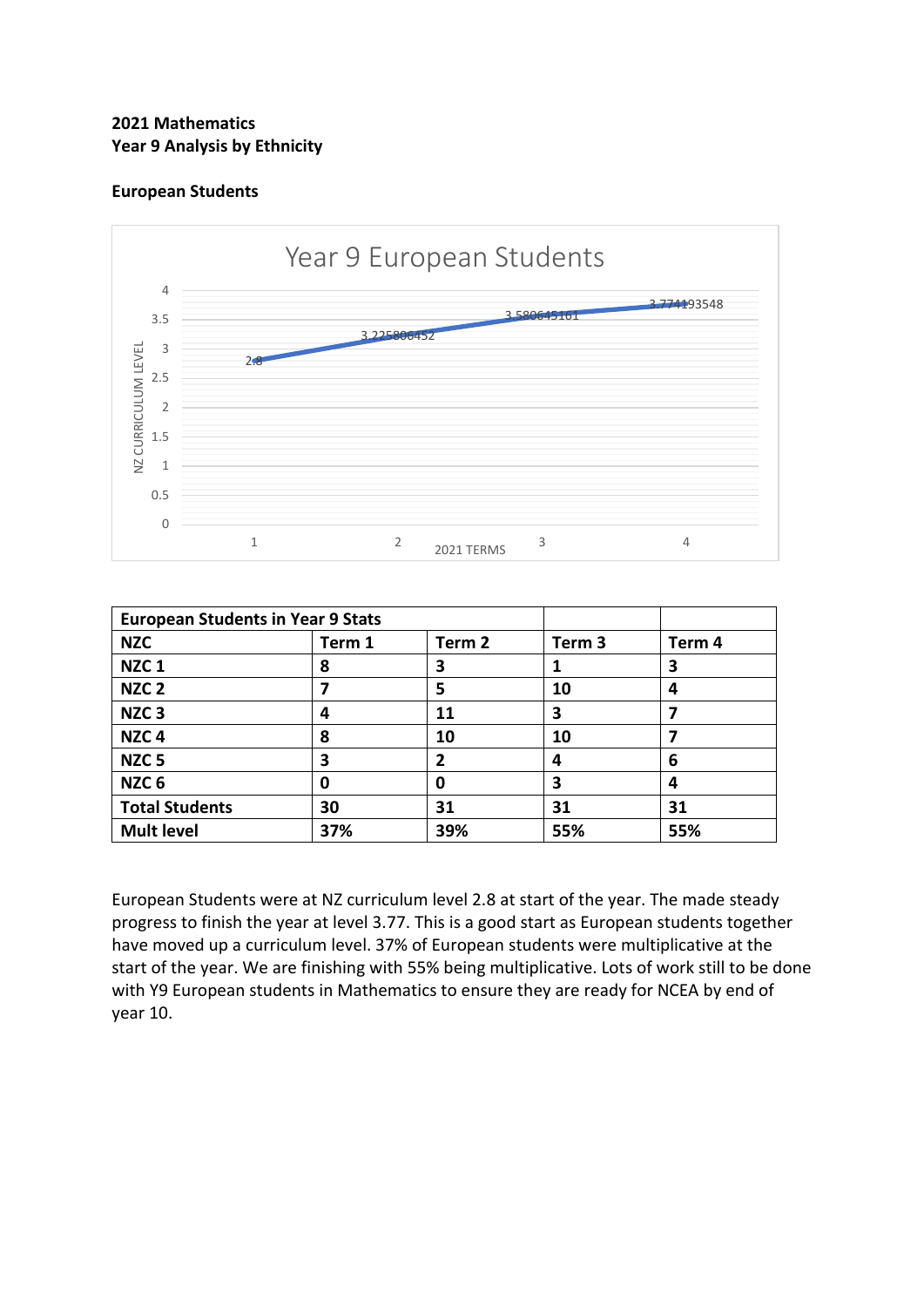## **Maori Students**



| <b>European Students in Year 9 Stats</b> |        |        |        |        |
|------------------------------------------|--------|--------|--------|--------|
| <b>NZC</b>                               | Term 1 | Term 2 | Term 3 | Term 4 |
| NZC <sub>1</sub>                         |        |        |        | 0      |
| NZC <sub>2</sub>                         | 11     | 4      | 3      | 3      |
| NZC <sub>3</sub>                         | 14     | 8      | 4      | 5      |
| NZC <sub>4</sub>                         | 9      | 17     | 12     | 14     |
| NZC <sub>5</sub>                         | 5      | 0      | 6      | 5      |
| NZC <sub>6</sub>                         | 0      | 4      | 4      | 8      |
| <b>Total Students</b>                    | 40     | 34     | 29     | 35     |
| <b>Mult level</b>                        | 35%    | 62%    | 76%    | 77%    |

Maori students who sat the lomas test showed they were working at NZ currriculum level 3.15 at the start of the year. They made staedy progress through the year, finishing the year at 4.29. This great news as Maori students have gone up 1.14 curriculum levels. This means a strong cohort of Maori mathematicians are coming in y10 next year. Y9 Maori students were 35% multiplicative, finishing the year very strong at 77%. This is exactly what we want to see. It gives these students a much better opportunity to succeed in senior Mathematics courses.

#### **Year 9 Asian Students**

There were 2 Asian students in year 9. They showed accelerated progress moving from level  $4 - 6$  over the year.

#### **Year 9 Pacifica Students**

There were 2 Pacifica students in Year 9 this year. It is very concerning that they started the year at level 2 and are finishing the year at the same place. This is something to look into next year as these students go into year 10.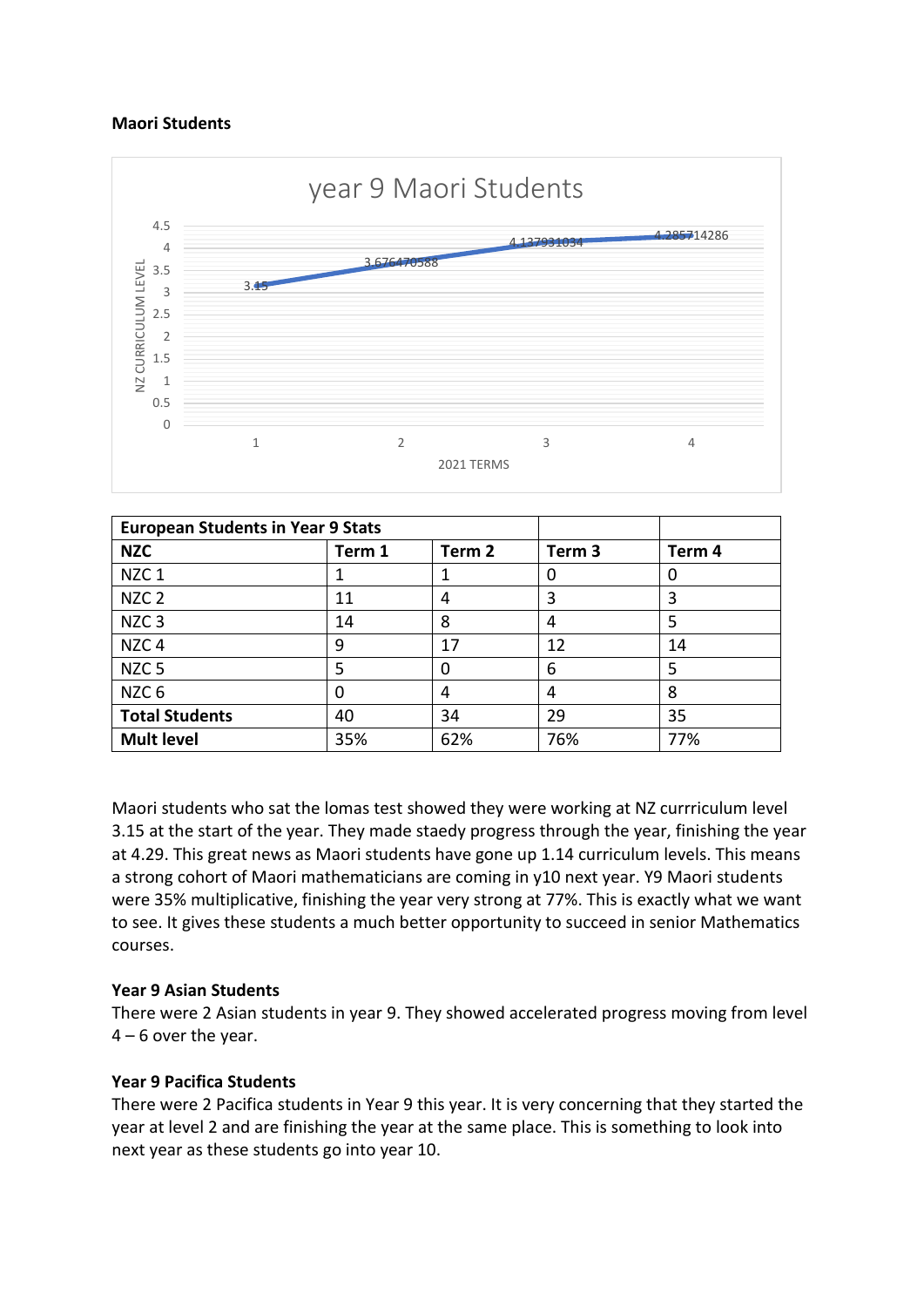# **2021 Mathematics Year 10 Analysis by Ethnicity**

# **Europeans**



|                       | Term 1 | Term 2 | Term <sub>3</sub> | Term 4       |
|-----------------------|--------|--------|-------------------|--------------|
| NZC <sub>1</sub>      | 2      | 3      | 2                 | $\mathbf{2}$ |
| NZC <sub>2</sub>      | 2      | 1      | 0                 |              |
| NZC <sub>3</sub>      |        | 4      | 4                 | 2            |
| NZC <sub>4</sub>      | 6      | 5      | 5                 | 6            |
| NZC <sub>5</sub>      | 4      | 3      | 3                 | 5            |
| NZC <sub>6</sub>      | 0      | 1      | 3                 | 3            |
| <b>Total</b>          | 21     | 17     | 17                | 19           |
| <b>Multiplicative</b> | 48%    | 53%    | 65%               | 74%          |

Year 10 European students were at NZ curriculum level 3.38 at the start of the year. They remained at the same mark up till term 2. A huge progress was noted in the term 3 Lomas test results. Year 10 European students as a group are at level 4.05 as we finish the year. A huge increase in number of students being multiplicative has been noted. From 48% at start of year to 74% at the end.